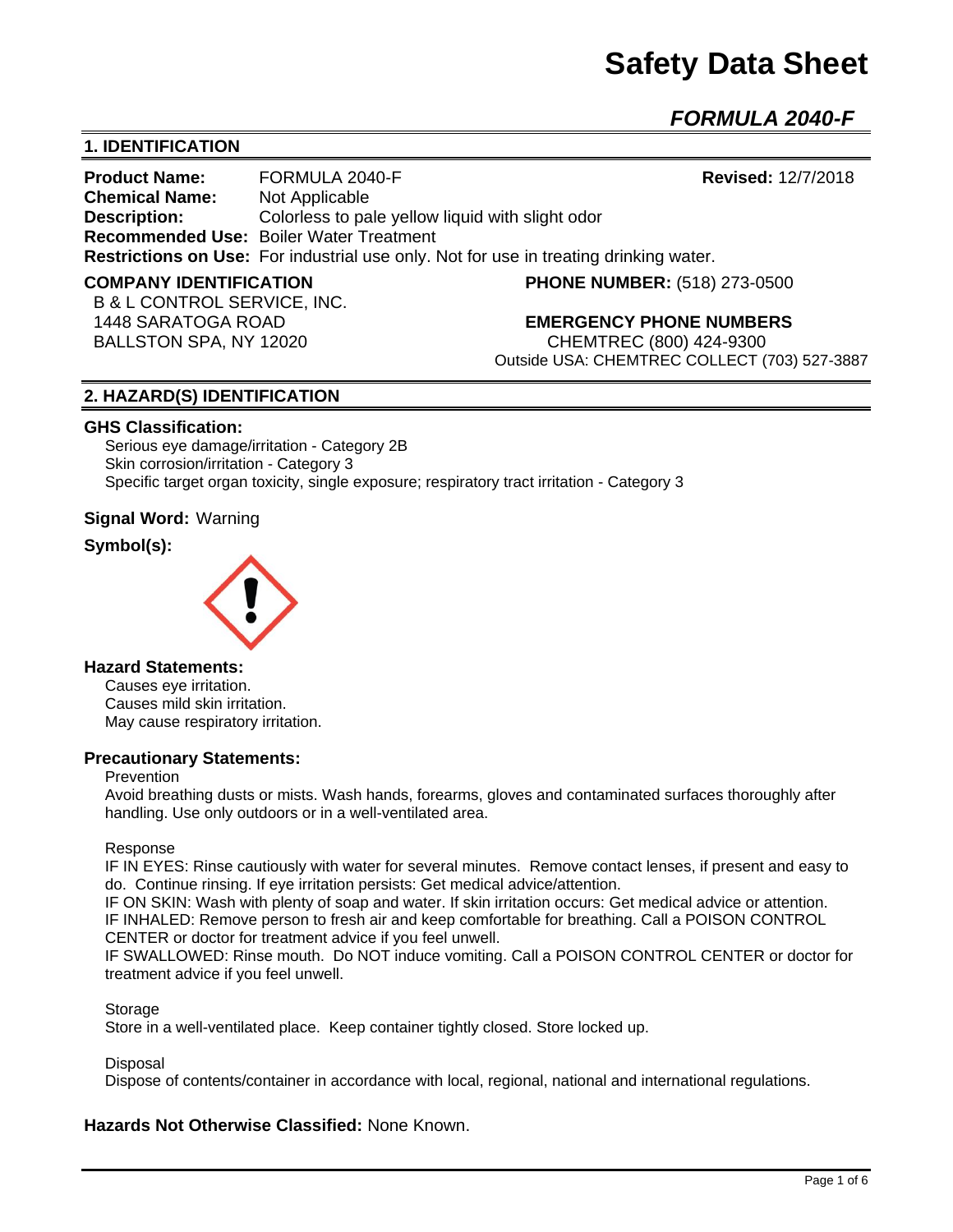**Percentages of Components with Unknown Acute Toxicity:** 

Inhalation: 15%

| 3. COMPOSITION / INFORMATION ON INGREDIENTS |                 |               |  |  |
|---------------------------------------------|-----------------|---------------|--|--|
| <b>CHEMICAL INGREDIENTS</b>                 | <b>CAS NO.*</b> | PERCENT (%)** |  |  |
| SODIUM HYDROXIDE                            | 1310-73-2       | $< 5\%$       |  |  |
| ACRYLATE COPOLYMER                          | Proprietary     | M             |  |  |
| PHOSPHATE. HEXAMETA                         | 10124-56-8      | м             |  |  |

Legend: L=<1%; M=1-10%; H=>10%

**\* Exposure limit and regulatory information in Sections 8 & 15**

**\*\* Exact percentage is a trade secret. Concentration range is provided to assist users in providing appropriate protections.**

#### **4. FIRST AID MEASURES**

**Eye Contact:** Immediately flush with clean, cool water for 15 minutes and if irritation persists, get medical attention.

- **Skin Contact:** Immediately wash skin with soap and plenty of water while removing contaminated clothing, for at least 15 minutes. If irritation persists, get medical attention. Launder contaminated clothing before reuse.
- **Inhalation:** Remove victim to fresh air. If individual experiences nausea, headache, dizziness, has difficulty in breathing or is cyanotic, seek medical attention. If not breathing, give artificial respiration via a suitable mechanical device such as a bag and mask. Do not use mouth-to-mouth resuscitation.
- **Ingestion:** Do not induce vomiting. Rinse mouth with copious quantities of water first and get immediate medical attention. Drink several glasses of water. Never give anything by mouth to an unconscious person. If vomiting occurs, keep airways clear.
- **Note to Physician:** There is no specific antidote. Treatment of overexposure should be directed at the control of symptoms and the clinical condition of the patient. Aspiration may cause lung damage. Probable mucosal damage may contraindicate the use of gastric lavage.

#### **Most Important Symptoms/Effects:**

**Eye Contact:** May cause irritation. May cause corneal damage with prolonged contact.

- **Skin Contact:** Prolonged contact may cause severe irritation, rash or burns. Severity is generally determined by concentration of solution and duration of contact.
- **Inhalation:** Inhalation of vapor or mist can cause severe irritation of nose, throat, and lungs. May cause damage to the upper respiratory tract and lungs under severe conditions.
- **Ingestion:** May be harmful if swallowed. May cause gastrointestinal irritation. May cause central nervous system damage.

## **Indication of Immediate Medical Attention and Special Treatment, if Necessary:**

Other than acute, none known. See section 11 for toxicological information.

#### **5. FIRE FIGHTING MEASURES**

**Suitable (and Unsuitable) Extinguishing Media:** Any media suitable for the surrounding fire.

- **Specific Hazards Arising from the Chemical:** Product may be irritating to the eyes, skin, and respiratory system. Closed containers may rupture (due to buildup of pressure) when exposed to extreme heat. If evaporated to dryness, some product residuals may burn. Thermal decomposition may release oxides of carbon, nitrogen and phosphorous.
- **Special Protective Equipment and Precautions for Fire-Fighters:** Wear self-contained breathing apparatus and full turn-out gear. Approach fire from upwind direction. If possible, move containers away from fire. Cool fire exposed containers with water spray. If containers rupture or leak, product may evolve irritating or toxic gas under extreme heat. Contain runoff.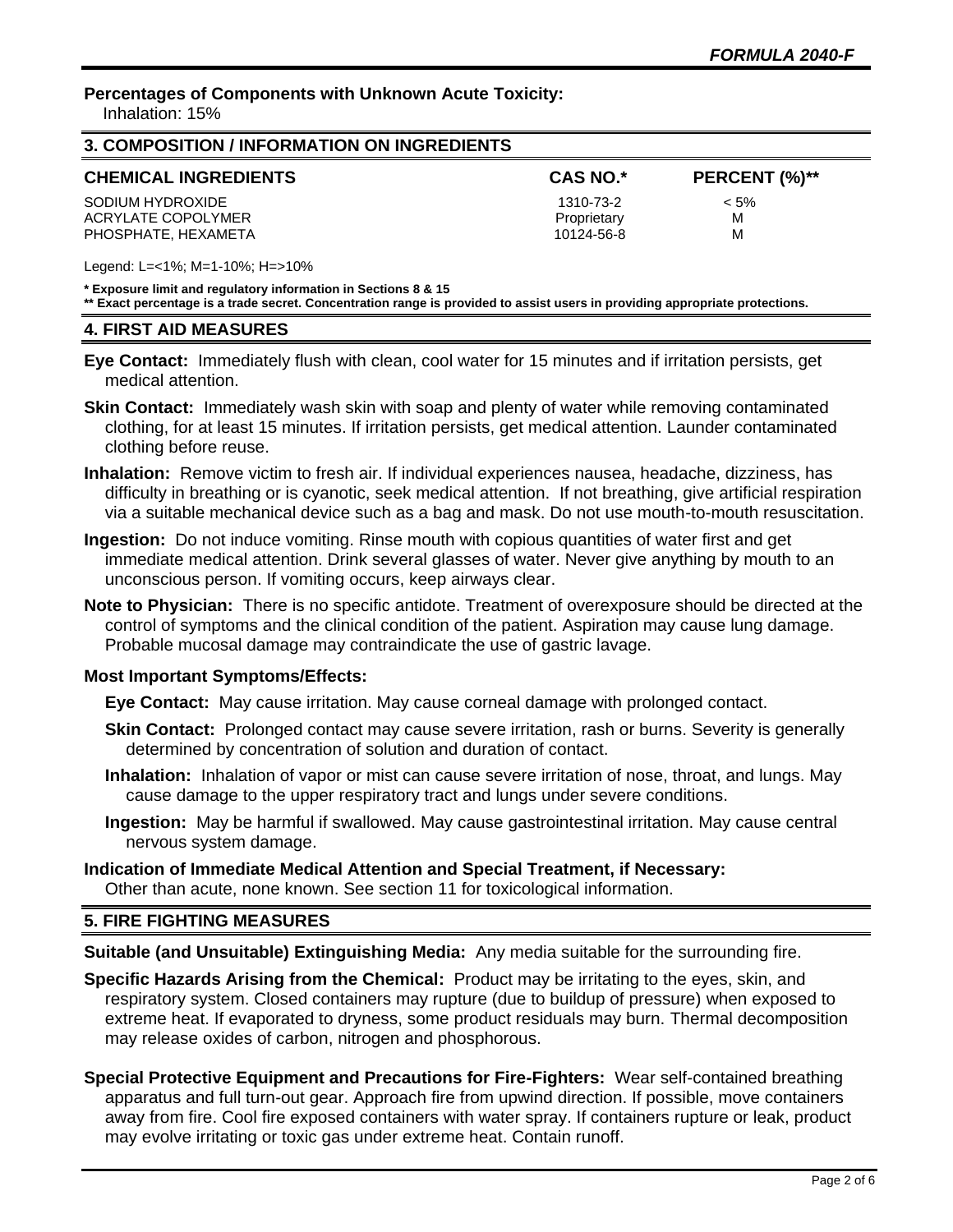#### **6. ACCIDENTAL RELEASE MEASURES**

#### **Spill Containment and Clean-up Instructions:**

Wear suitable protective equipment found in section 8. Small spills may be flushed with copious quantities of water, preferably to a sanitary sewer or waste treatment facility. Larger spills may be absorbed in sawdust or other absorbent and sweepings disposed of in an approved landfill. The area may then be flushed with copious quantities of water. Floor may be slippery; use care to avoid falling. Avoid release of this product into the environment to prevent contamination of soil, sewers, natural waterways and/or groundwater. See Section 12 for Ecological Information.

#### **7. HANDLING AND STORAGE**

#### **Handling and Storage:**

Store in a cool, dry, well ventilated area, between 10°C and 49°C. Keep containers tightly closed when not in use and follow all recommended safety precautions when handling the material. Keep out of sun and away from heat or open flame. Keep away from incompatible materials. See Section 10 for incompatible materials.

#### **8. EXPOSURE CONTROL / PERSONAL PROTECTION**

**Engineering Controls:** General ventilation expected to be satisfactory

#### **PERSONAL PROTECTION EQUIPMENT**

**Respiratory:** Not normally required.

**Eyes and Face:** Chemical resistant goggles or face shield.

**Hands and Skin:** Chemical resistant rubber, neoprene latex or PVC

**Other Protective Equipment:** Eyewash station in area of use. Wear long sleeve shirt, long pants, and boots.

#### **EXPOSURE GUIDELINES**

#### **Exposure Limits:**

**COMPONENT TLV** (respirable) 8·hr TWA SODIUM HYDROXIDE 2mg/m<sup>3</sup>/15M

PHOSPHATE, HEXAMETA 10 mg/m<sup>3</sup> (inhalable) 8-hr TWA, 3 mg/m<sup>3</sup>

#### **9. PHYSICAL AND CHEMICAL PROPERTIES**

| <b>Appearance and Odor:</b>         | Colorless to pale yellow liquid with slight odor |                                        |                        |
|-------------------------------------|--------------------------------------------------|----------------------------------------|------------------------|
| <b>Odor Threshold:</b>              | N.D.                                             | <b>Vapor Pressure:</b>                 | N.A.                   |
| pH (undiluted):                     | $6.4 - 6.9$                                      | <b>Vapor Density:</b>                  | $<$ 1                  |
| <b>Freeze Point:</b>                | $< 3^{\circ}C$ (27 $^{\circ}F$ )                 | Specific Gravity(@22°C):               | $1.095 - 1.105$        |
| <b>Boiling Point:</b>               | $>100^{\circ}$ C (212 $^{\circ}$ F)              | <b>Solubility in Water:</b>            | Complete               |
| <b>Flash Point:</b>                 | None                                             | <b>Partition Coefficient:</b>          | N.D. (n-octanol/water) |
|                                     |                                                  | <b>Auto-Ignition Temperature:</b>      | N.D.                   |
| <b>Evaporation Rate:</b>            | 1.0                                              | <b>Decomposition Temperature: N.D.</b> |                        |
| Flammability (solid, gas): No       |                                                  | <b>Viscosity:</b>                      | N.D.                   |
| Flammable Limits in Air: LFL - N.A. |                                                  |                                        |                        |
|                                     | $UFL - N.A.$                                     |                                        |                        |

#### **10. STABILITY AND REACTIVITY**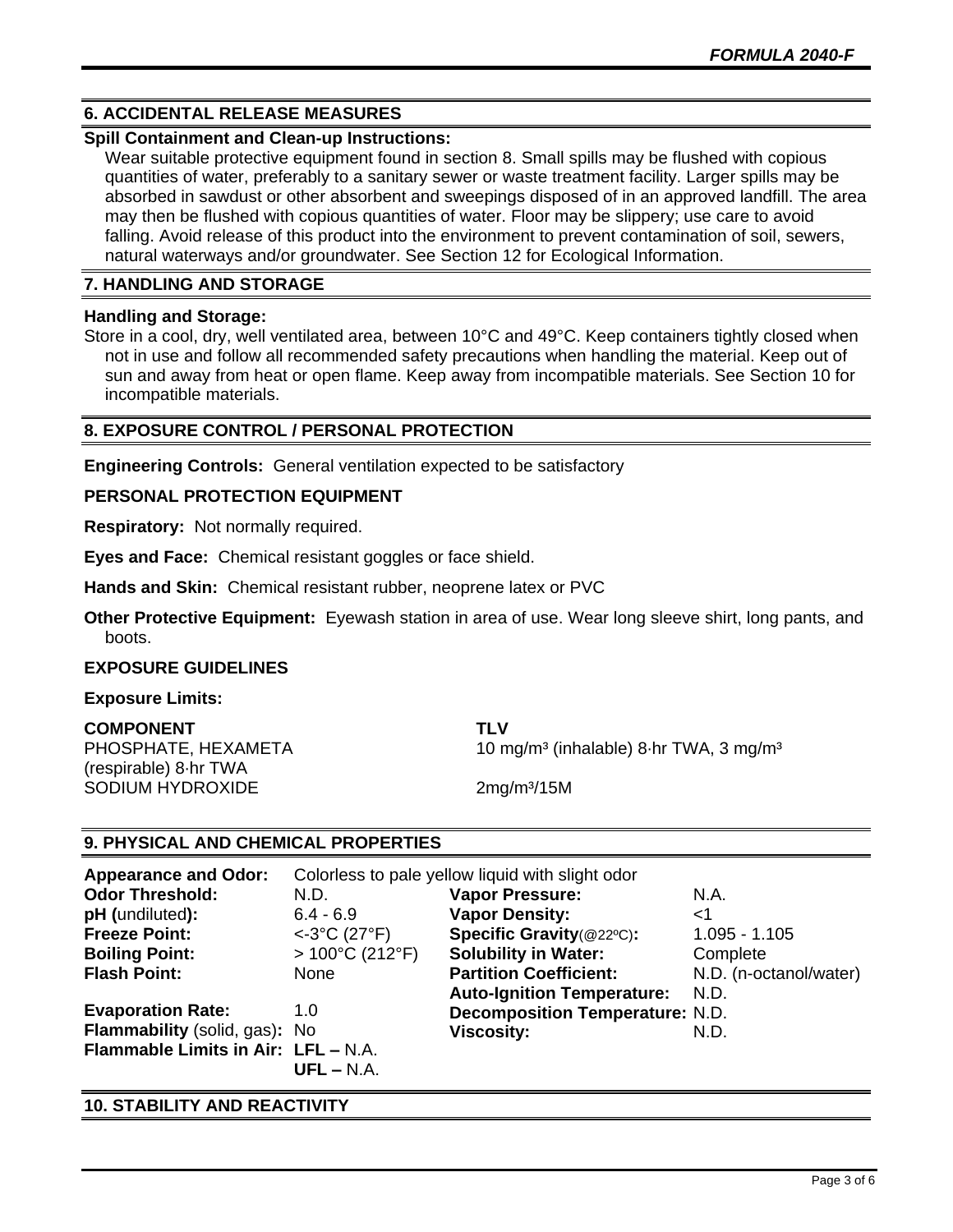**Reactivity:** Not normally reactive at normal temperatures and pressure.

**Chemical Stability:** Stable under normal conditions

**Possibility of Hazardous Reactions:** Will not occur under normal conditions.

**Conditions to Avoid:** Avoid excessive heat, sparks or open flames.

**Incompatible Materials:** Concentrated acids or oxidizing agents.

**Hazardous Decomposition Products:** Thermal decomposition may release oxides of carbon, nitrogen and phosphorous.

#### **11. TOXICOLOGICAL INFORMATION**

**Ingestion Testing:** Rat, LD50: > 5,000 mg/kg\*

**Skin Testing:** Rabbit, LD50: > 5,000 mg/kg\*

**Inhalation Testing:** None established for this product.

\*Calculated based on GHS acute toxicity formula.

#### **CHRONIC TOXICITY DATA**

**Sensitization Testing:** None established for this product.

**Other Testing:** None established for this product.

**Routes of Exposure:** Eyes, Ingestion, Inhalation, Skin.

**Eye Contact:** May cause irritation. May cause corneal damage with prolonged contact.

- **Skin Contact:** Prolonged contact may cause severe irritation, rash or burns. Severity is generally determined by concentration of solution and duration of contact.
- **Inhalation:** Inhalation of vapor or mist can cause severe irritation of nose, throat, and lungs. May cause damage to the upper respiratory tract and lungs under severe conditions.
- **Ingestion:** May be harmful if swallowed. May cause gastrointestinal irritation. May cause central nervous system damage.

**Medical Conditions Aggravated by Exposure:** None known.

**Chronic Effects from Repeated Overexposure:** Other than short term effects, none established.

#### **12. ECOLOGICAL INFORMATION**

#### **Aquatic Toxicity Data:**

 Invertebrate: Daphnia magna, EC50/48hr: > 1,000 mg/l\* Fish: Rainbow trout, LC50/96hr: > 1,000 mg/l\* \*Calculated based on GHS acute aquatic toxicity formula.

**Product Fate Data:** None established for this product.

**Biodegradation Data:** None established for this product.

#### **13. DISPOSAL CONSIDERATIONS**

**Waste Disposal:** Dispose of in accordance with local, regional, national and international regulations. Contact the Hazardous Waste representative at the nearest EPA Regional Office for guidance. Container Disposal: Triple rinse container (or equivalent) promptly after emptying and offer for reconditioning if appropriate. Empty the rinsate into application equipment or a mix tank or store rinsate for later use or disposal.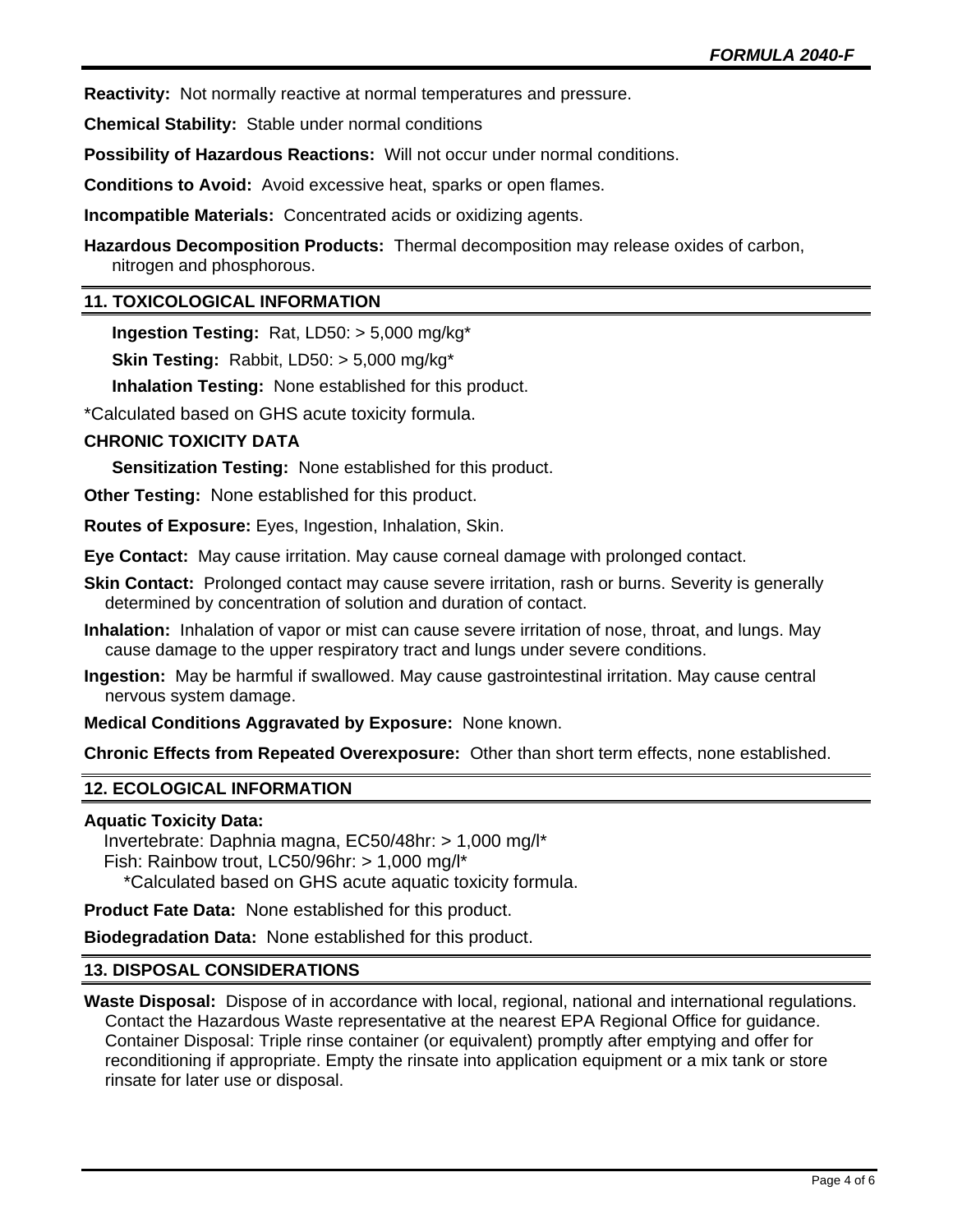#### **14. TRANSPORT INFORMATION**

#### **US DEPARTMENT OF TRANSPORTATION (DOT) INFORMATION**

#### **NOT REGULATED**

#### **VESSEL TRANSPORT (IMO/IMDG)**

#### **NOT REGULATED**

#### **15. REGULATORY INFORMATION**

#### **US FEDERAL REGULATIONS**

**TSCA:** All ingredients listed or exempt from listing. **CERCLA and/or SARA RQ:**  Reportable Quantity: SODIUM HYDROXIDE (CAS#1310-73-2) - 1000lbs. (455 kg) **SARA Section 302 Hazard Class:** No ingredients listed in this section. **SARA Section 311/312 Chemicals:**  Acute Health Hazard: Yes Chronic Health Hazard: No Fire Hazard: No Sudden Release of Pressure Hazard: No Reactive Hazard: No **SARA Section 313 Chemicals:** No ingredients listed in this section.

#### **STATE REGULATIONS**

This product does not contain any ingredients known to the State of California to cause cancer.

#### **16. OTHER INFORMATION**

#### **HAZARD RATING SUMMARY**

| <b>Hazard Rating System:</b> | <b>NFPA</b> | <b>CODE TRANSLATION</b> |
|------------------------------|-------------|-------------------------|
| Health:                      |             | 0 = Minimal Hazard      |
| Flammability:                |             | 1 = Slight Hazard       |
| <b>Reactivity:</b>           |             | 2 = Moderate Hazard     |
| Special:                     |             | 3 = Severe Hazard       |
|                              |             | $4 =$ Extreme Hazard    |

**Other Precautions:** This product has been designed for use in specific types of boiler water systems and should be used only in accordance with the instructions provided by the technical representative servicing the facility. It may not be used for the treatment of potable water. This product is specifically formulated to comply with FDA regulations published in CFR -21 part 173.310 entitled "Boiler Water Additives" for use in boilers where steam contacts food or edible products. This product may be used in USDA regulated facilities.

#### **SDS REVISION SUMMARY**

| <b>Revised Date</b> | <b>Revision Notes</b>                 |
|---------------------|---------------------------------------|
| 12/7/2018           | GHS Version 1.0: Supersedes: 11/11/14 |

#### **ABBREVIATION CODE SUMMARY**

- **N.A. – Not Applicable**
- **N/A – Not Available**
- **N.D. – Not Determined N.E. – None Established**
	-